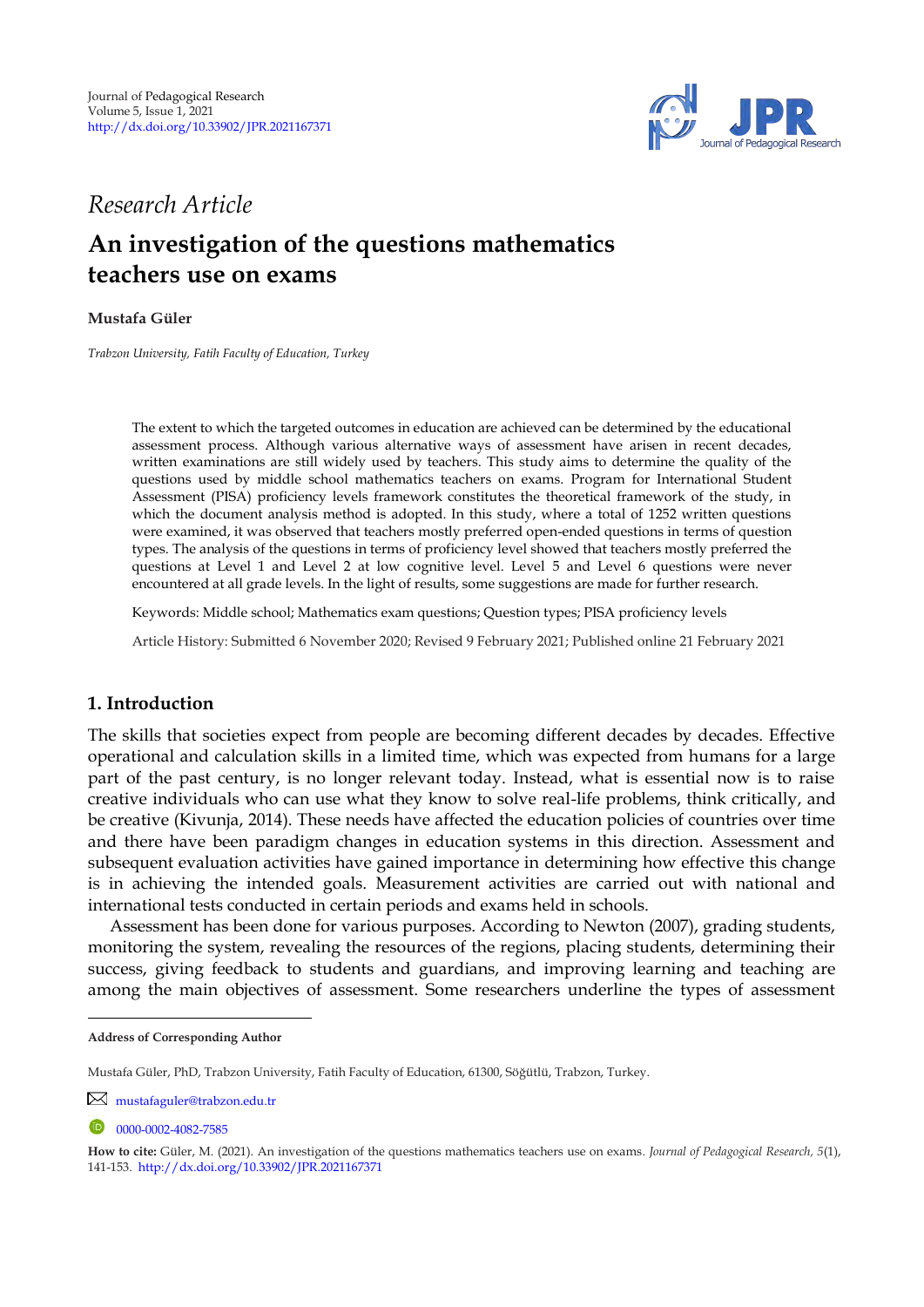activities and emphasize that the purpose of assessment differs according to these types. For instance, Suurtamm et al. (2016) points out large-scale assessment and classroom assessment as two common types and defines their general purposes and effects on education system. According to them, large-scale assessment helps evaluate the system and programs and it is conducted to make student placement. Large-scale assessment affects a wide audience, from teachers to schools, as it is important in determining the extent to which the general goals of education are achieved.

Compared to large-scale assessment, classroom assessment is a type of assessment that is mostly based on individual feedbacks (NCTM, 2014) and teachers usually prepare their own assessment tools themselves. Classroom assessment is commonly carried out with oral or written questions as well as homework; but among these, written exams are the most used type (Köğce & Baki, 2009). Unlike large-scale assessment that has a more psychometric measurement tradition (Tatto et al., 2012), classroom assessment has a potential to demonstrate students' creativity and reasoning in a deeper way (Suurtamm et al., 2016). Despite these differences, there are researchers who state that classroom assessment is under the influence of large-scale assessment. According to these researchers, since large-scale assessment scores are taken into account in evaluating the success of teachers 'teaching (Wilson & Kenney 2003), these evaluations shape teachers' teaching practices (Çabakçor et al., 2014).

Various taxonomies are used to classify the quality of the questions, may it be large-scale assessment or classroom assessment. The most common taxonomy is Bloom's taxonomy, where the cognitive levels to which the questions belong are classified. This taxonomy, which has been used for more than 60 years, defines cognitive levels from simple to complex as remember, understand, apply, analyze, evaluate, and create (Anderson & Krathwohl, 2001). There are also some taxonomies, such as The Mathematical Assessment Task Hierarchy (MATH), which serve as alternatives to Bloom's taxonomy but are criticized for not being specific to the field. On the other hand, it is seen that there is a search for branch-based classifications in the literature since Bloom taxonomy does not have a structure specific to the area (Aygün et al., 2016). In this context, one of the tools used specific to mathematics is the proficiency levels used in the Program for International Student Assessment (PISA) exam. These levels are both a useful instrument in revealing the cognitive levels of the questions through indicators, and a tool that helps reveal the scale of the scores obtained by the students. This study aims to examine the questions used by middle school mathematics teachers in written exams in the context of PISA's proficiency levels.

#### **1.1. Theoretical Framework**

PISA is the largest educational research organized by Organization for Economic Cooperation and Development (OECD), aimed at collecting information on mathematics, science, and reading skills of 15-year-old students. The exam aims to predict the extent to which students will use the academic knowledge they have learned in schools in problem situations they will encounter in daily life (Wijaya et al., 2014). In this manner, real-world problems, which require quantitative reasoning, spatial reasoning, or problem solving skills, are used in PISA (OECD, 2003). One of the important outcomes of PISA is the reports of the proficiency scale levels in mathematics, science, and reading domains. In mathematics, six proficiency scale levels are described to evaluate the students' mathematical capabilities. Figure 1 represents the descriptions of each level.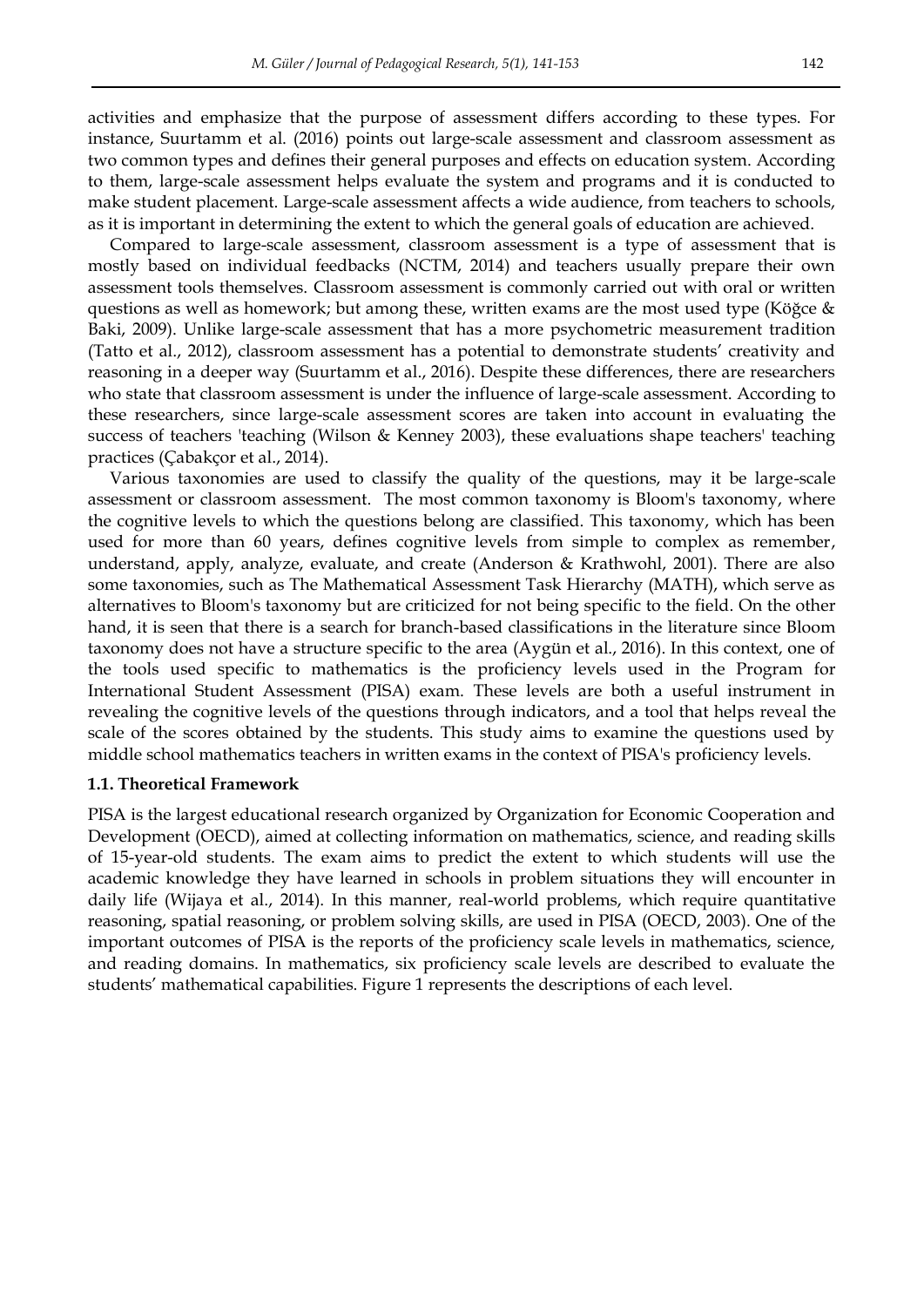## Figure 1

*PISA proficiency levels on the mathematics literacy scale (adapted from OECD, 2016)* 



Figure 1 shows the competency levels of PISA and the necessary qualities in order to solve the problems at each level. Students at first level can solve the familiar questions using directly given instructions. Competencies at Level 2 are related to both basic operations and direct reasoning. If direct inference is available, one can create a single-step solution to solve the questions at this level. Level 3 requires adapting basic knowledge to a new situation. Using different information sources, sequential decisions can be made. Level 4 requires the adaptation of a complex situation using concrete models and interpretation. Students at this level work with explicit models for complex concrete situations that call for making assumptions. At Level 5, students can work with models for complex situations. Students can also select, compare, and evaluate appropriate problemsolving strategies for handling complex problems related to these models. Finally, students at Level 6 can form concepts related to complex problem situations based on their own research and modeling studies, can make generalizations and use them, and can make connections among different information sources and forms of representation and easily switch from one to the other.

The framework mentioned above was used to describe not only the levels of students in participant countries of PISA but also the questions in order to measure the skills in levels. In other words, each question is classified by considering the cognitive activities required for its solution. For example, a problem that requires making sequential decisions and is therefore defined as Level 3 by PISA is presented in Figure 2.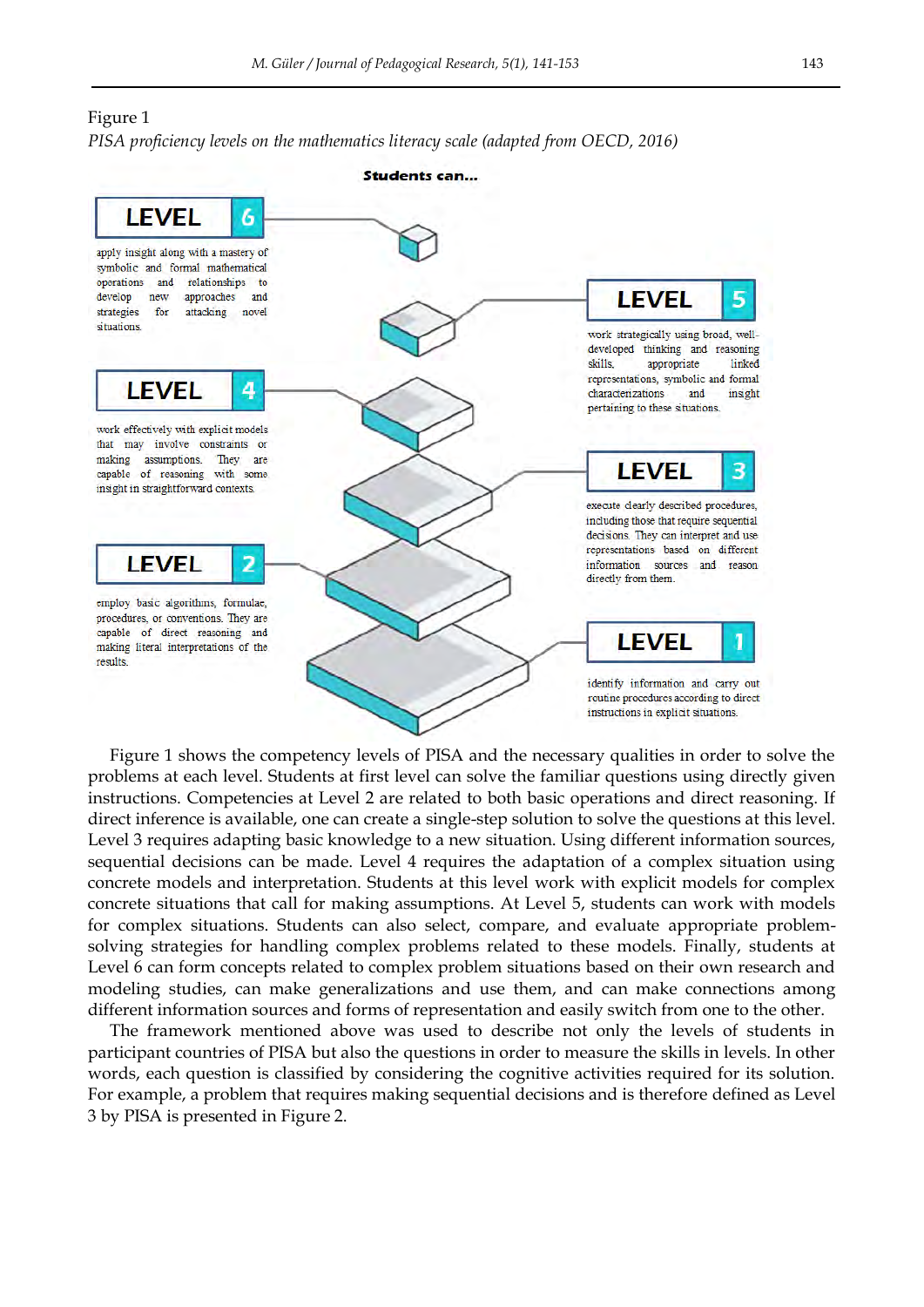



# **1.2. The Aim**

This paper aims to examine the types of questions used in written exams made by teachers as part of classroom assessment and to determine the competency levels required to solve the questions using PISA framework.

# **2. Method**

Since this paper aims to investigate the examination papers of the teachers, a document analysis research method was adopted. This method is a form of qualitative approach in which gathered documents are interpreted in order to uncover a meaning, provide understanding, and discover perspectives related to the research problem (Bowen, 2009; Merriam, 1988).

The research sample is located in the northeast of Turkey's metropolitan area and the district constitutes 10 different secondary schools. In the selection of schools, schools' achievements in national tests were taken into consideration and schools with average success were preferred. In this respect, it can be said that purposeful sampling is done. During the data collection phase, meetings were conducted with the mathematics teachers in schools and the exam questions of the teachers who shared the mathematics exam papers were included in the study.

#### **2.1. Data Collection**

The data of the study were obtained through the analysis of the exam papers of 21 teachers working in 10 different schools in 2015-2016 academic year. Grade levels 5-8 are included in the study since the context of the study is limited to middle schools. Considering the ethical conditions, teachers who wanted to be included in the study were asked to share the exam papers they had used in the last two years; no such request was made from those who did not want to participate in the study.

A total of 1252 questions are included in the analysis: 254 questions (20.3%) in fifth graders, 315 questions (25.1%) in sixth graders, 304 questions (24.3%) in seventh graders, and 379 questions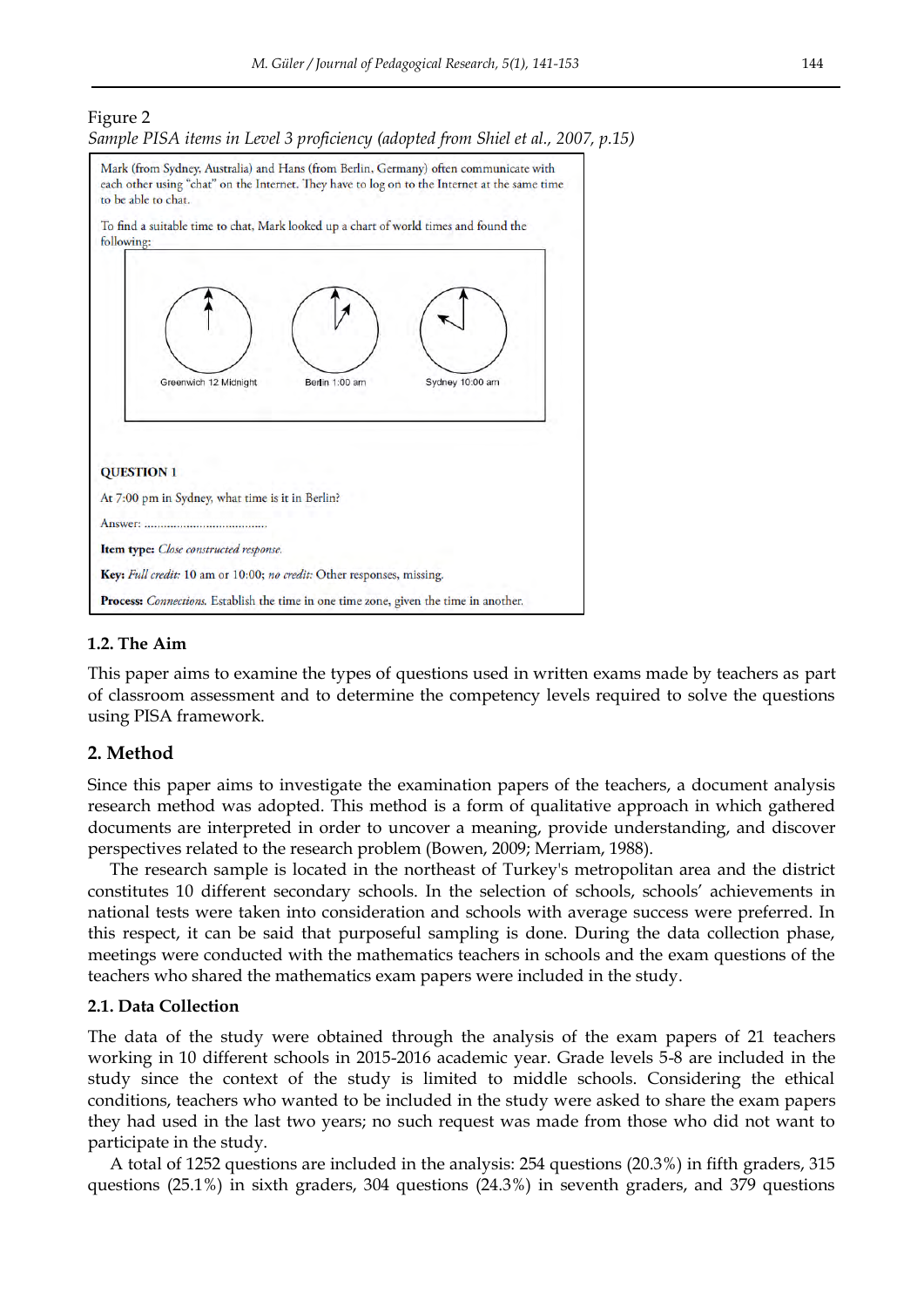(30.3%) in eighth graders. These exam questions consist of open-ended questions, multiple-choice questions, gap-filling questions, and true-false type of questions.

# **2.2. Data Analysis**

A descriptive way was followed in the analysis of the data. Accordingly, each exam question was first analyzed according to the question types. Subsequently, the questions at each grade level were analyzed by considering PISA proficiency levels in Figure 1. Table 1 represents a sample coding that belongs to a question used by a teacher in the examination. In order to increase the reliability of the study, 100 randomly selected questions were re-coded after the first coding by a different researcher who studied PISA proficiency levels; eight questions were found to be different. Based on this compliance percentage, it can be said that the reliability rate is at the desired level (Miles & Huberman, 1994).

Table 1

*A sample coding* 

| Grade   | Question                                                                                                                                                                                                                                                        | Question<br><b>Type</b> | Explanations                                                                                                                                                                                                                                  | Decision |
|---------|-----------------------------------------------------------------------------------------------------------------------------------------------------------------------------------------------------------------------------------------------------------------|-------------------------|-----------------------------------------------------------------------------------------------------------------------------------------------------------------------------------------------------------------------------------------------|----------|
| 6       | Calculate the value of the $x - 5$ algebraic<br>expression for $x = 4$ .                                                                                                                                                                                        | Open-<br>ended          | One can solve<br>the<br>given<br>question<br>using<br>simple<br>$\rm{a}$<br>routine procedure according to<br>direct<br>instruction.<br>The<br>question is clearly defined and<br>obvious to see the solution.                                | Level 1  |
| 5       | A movie that started at 16.50 ended at<br>19.10. Since a total of 30 minutes of<br>commercials are shown between the<br>films, how many minutes is this film?<br>A) 1 hour 50 minutes<br>B) 1 hour 55 minutes<br>C) 2 hours 10 minutes<br>D) 2 hours 50 minutes | Multiple-<br>choice     | The problem can be solved<br>using direct reasoning and<br>literal interpretation in a<br>familiar context.                                                                                                                                   | Level 2  |
| 8       | B<br>ĸ<br>N.<br>R<br>M<br>P<br>Which of the points named in the figure is<br>combined with the endpoints of the<br>segment KL to obtain a triangle equal to<br>ABC?<br>A) M<br>B)N<br>$C$ ) $P$<br>D)R                                                          | Multiple-<br>choice     | This problem is required to<br>know equal triangles and use<br>basic problem-solving stra-<br>tegies<br>such<br>dragging.<br>as<br>Students can also use various<br>representations and ways on<br>different sources and reason<br>from them. | Level 3  |
| $\,8\,$ | Which element of the triangle shows the<br>fold line obtained by folding<br>and<br>unfolding a paper in the form of a<br>equilateral triangular region as above?<br>B) Median<br>A) Bisector<br>C) Perpendicular bisector D) Height                             | Multiple-<br>choice     | The<br>problem<br>contains<br>a<br>complex<br>situation<br>where<br>students can deal with it using<br>concrete models.                                                                                                                       | Level 4  |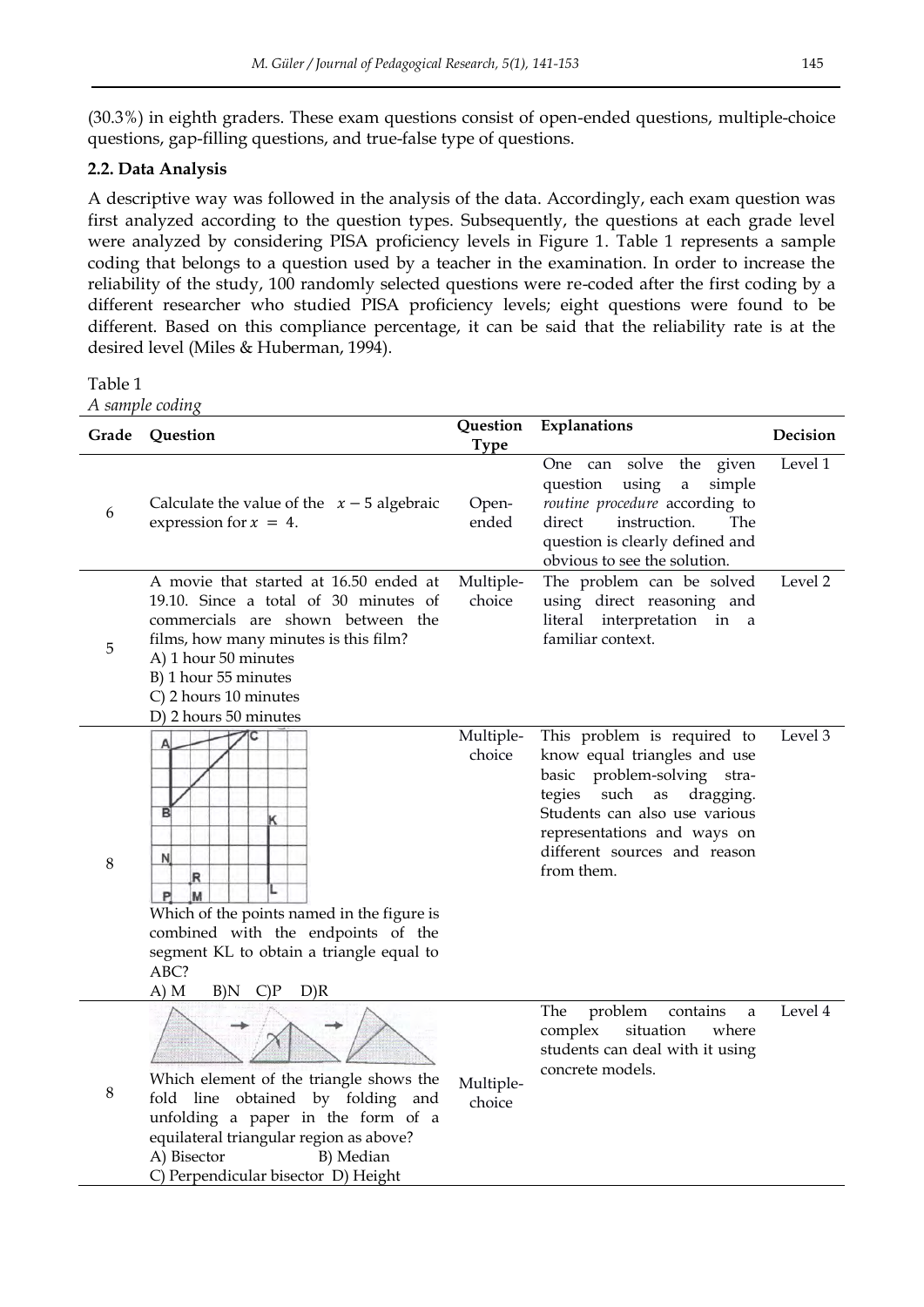# **3. Results**

In order to determine what types of questions teachers commonly use in their exams, each question was examined in terms of types. Figure 3 shows the distribution of the questions according to the question types.

## Figure 3



When Figure 3 is examined, it is seen that two types commonly constitute an important part of all question types: open-ended and multiple choice. Besides, few both gap-filling and true-false question types are found to be below 10% of the total. Table 2 shows the distribution of these questions according to grade levels.

#### Table 2 *Question types versus grade levels*

| $\mathbf{X}$ and $\mathbf{X}$ and $\mathbf{Y}$ are $\mathbf{Y}$ and $\mathbf{Y}$ are $\mathbf{Y}$ and $\mathbf{Y}$ |     |            |     |                 |    |            |    |             |       |
|--------------------------------------------------------------------------------------------------------------------|-----|------------|-----|-----------------|----|------------|----|-------------|-------|
|                                                                                                                    |     | Open-ended |     | Multiple-choice |    | True-false |    | Gap-filling | Total |
|                                                                                                                    |     | %          |     | $\%$            |    | $\%$       |    | $\%$        |       |
| 5th grade                                                                                                          | 131 | 24.1       | 70  | 14.3            | 20 | 19.4       | 32 | 28.8        | 254   |
| 6th grade                                                                                                          | 116 | 21.3       | 150 | 30.7            | 25 | 24.3       | 23 | 20.7        | 315   |
| 7th grade                                                                                                          | 111 | 20.4       | 120 | 24.5            | 40 | 38.8       | 32 | 28.8        | 304   |
| 8th grade                                                                                                          | 188 | 34.2       | 149 | 30.5            | 18 | 17.5       | 24 | 21.6        | 379   |
| Total                                                                                                              |     | 553        |     | 489             |    | 103        |    | 111         | 1252  |

Considering the distribution of questions in terms of grade level, it is seen that approximately two-thirds of the exam questions in the eighth grade consist of open-ended and multiple-choice questions. Gap-filling and true-false questions were mostly preferred for the seventh graders.

In the next section, the distribution of the questions asked in terms of grade levels according to PISA mathematics proficiency levels was examined.

## **3.1. Results from the Analysis of Fifth-Grade Questions**

A total of 254 exam questions were analyzed at this grade level. The distribution of these questions in terms of PISA proficiency levels is presented in Figure 4.

Analyzsis of the written questions asked by the teachers to fifth-grade students revealed that more than half of their questions were at Level 1 (for sample questions, see Table 3). Level 1 was followed by Level 2. While few questions were found at Level 3 (2.3%), surprisingly, no questions were encountered at other higher levels.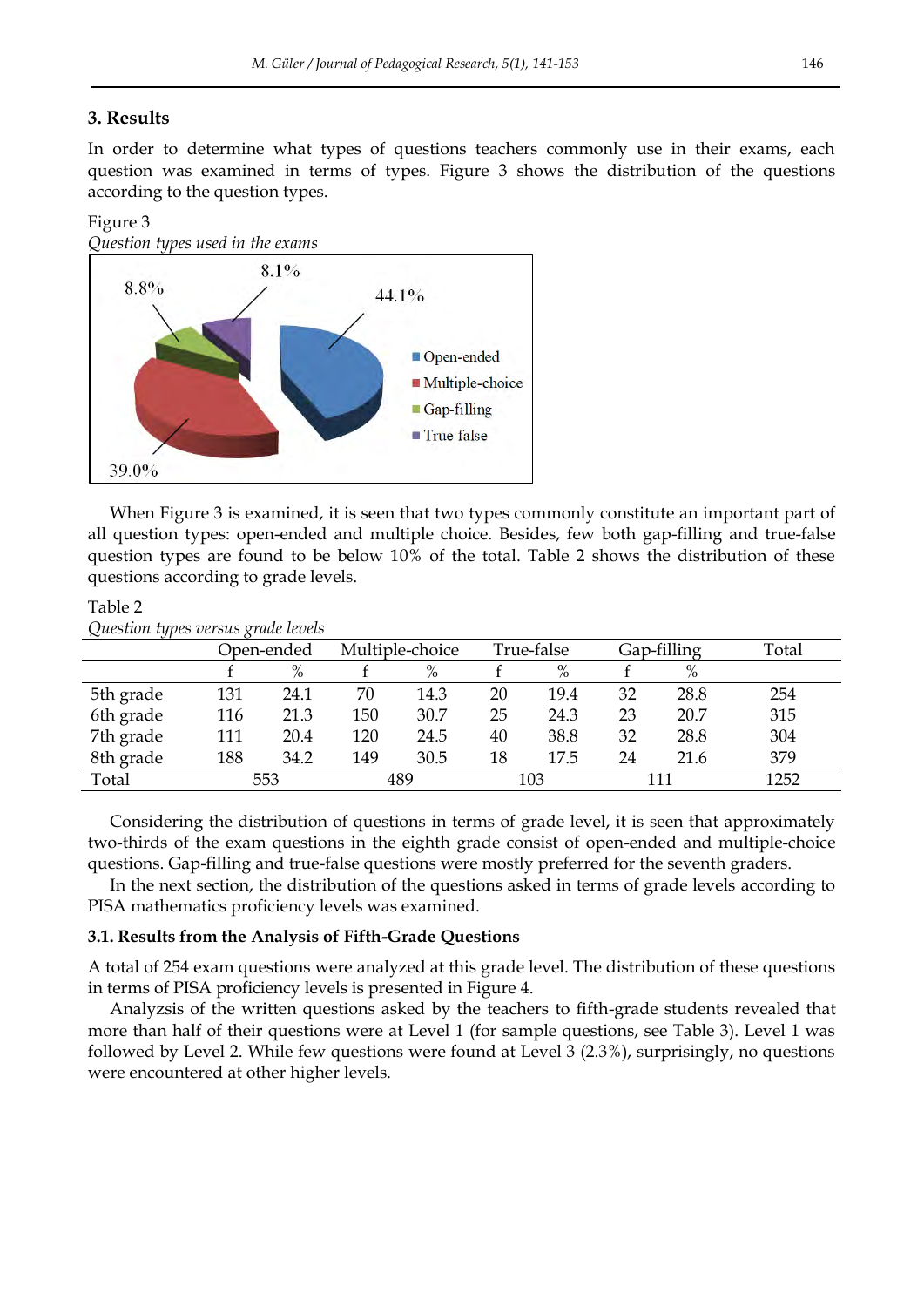



#### Table 3 *Sample questions of Level 1*

| Put (T) next to the correct expressions and (F) for the<br>false ones. | Find the result of following the operation: |
|------------------------------------------------------------------------|---------------------------------------------|
| $2 \times 2 \times 2 = 2^3$                                            | $2 \times (3 + 4) - 5 =$                    |
| $63 = 6x6x6x6$                                                         |                                             |
| $10^2 = 100$                                                           |                                             |
| $50 \times 50 \times 50 \times 50 = 50^3$                              |                                             |
| $43 = 4 + 4 + 4$                                                       |                                             |

As can be seen in the sample questions presented in Table 3, the questions that can be solved in a single step without making any inference were the most frequently encountered questions by 5th grade students in their exams. An example of the third-level questions, which is at the highest level and is rarely encountered, is presented in Figure 5.

# Figure 5 *Sample question of Level 3*



Place the numbers 4, 5, 6, 7, 8 and 9 in the circles indicated in the adjacent triangle such that the sum of the numbers on each side of the triangle is equal.

# **3.2. Results from the Analysis of Sixth-Grade Questions**

A total of 315 questions used by the teachers for sixth-grade exams were analyzed. Figure 6 shows the distribution of these questions in terms of PISA proficiency levels.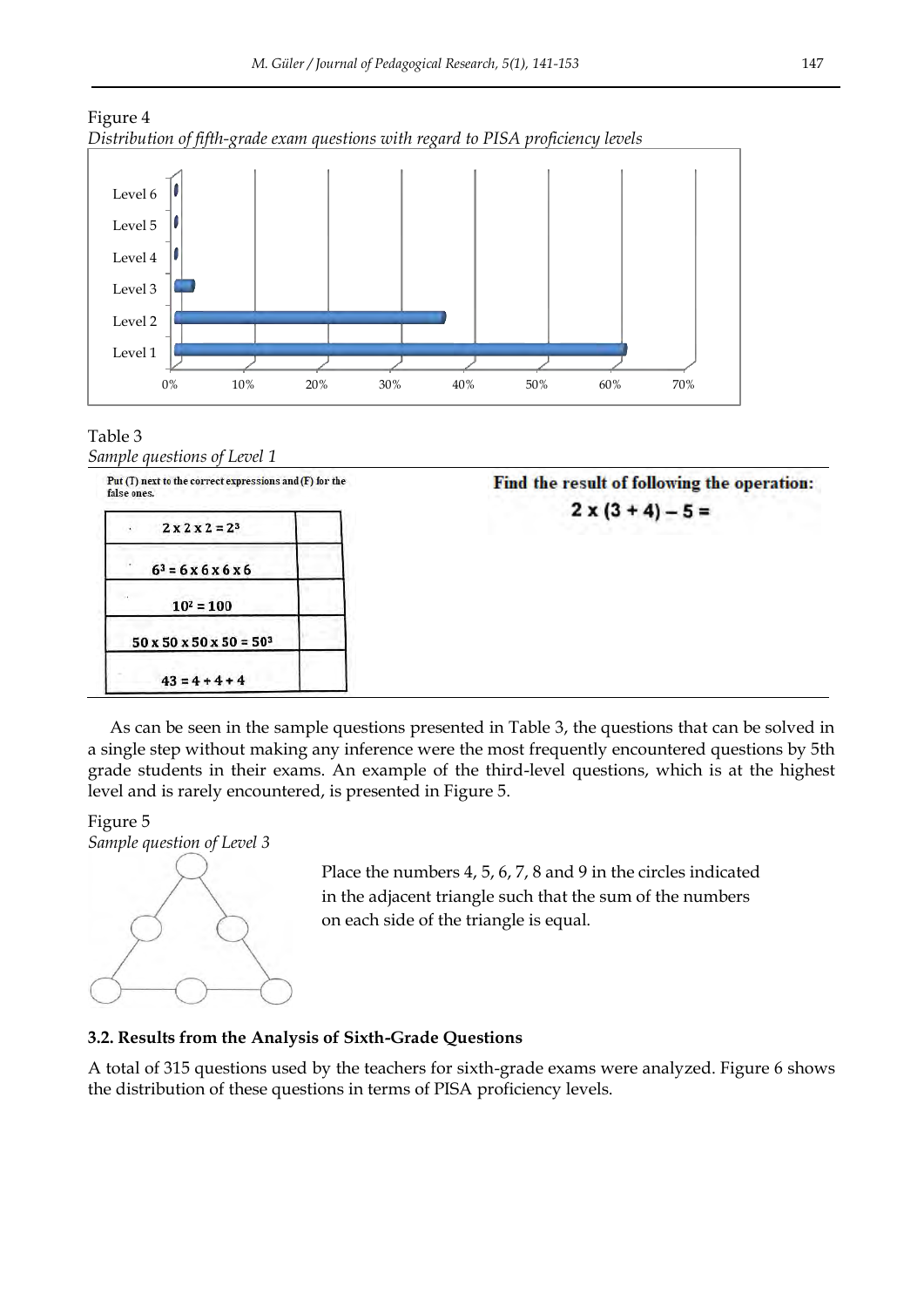



Analysis of the questions showed that the percentage of the questions (49.5%) decreased in the sixth grade compared to the fifth graders, and there was an increase in the second (40.9%) and third levelthird-level (9.7%) questions. Similarly, no questions in Level 4, 5, and 6 were encountered. Table 4 contains sample questions from Level 2 and Level 3, which increased in the sixth grade compared to the fifth grade.

# Table 4

*Sample questions from grade 6* 

| <b>Product</b> | Price (per kg)       |
|----------------|----------------------|
| Strawberry     | 4 liras              |
| Apple          | 2 liras              |
| Banana         | $3\frac{1}{2}$ liras |

If the four-digit 83ab number is fully divisible by both 6 and 10, which of the following are the numbers that can be written instead of a?

A){1,4,7} B){1,7} C){0,3,6,9} D) {1,3,4,7,8}

(Coded as Level 3)

Lale who went to the grocery store bought  $3\frac{1}{2}$  $\frac{1}{2}$  kg of strawberries,  $1\frac{3}{7}$  $\frac{5}{7}$  kg of bananas, and  $4\frac{2}{4}$  $\frac{2}{4}$  kg of apples from the kilogram prices given in the table above and gave 50 liras. How much is the change that Lale will receive?

(Coded as Level 2)

In order for the student to solve the second-level question in Table 4, it is needed to convert fractions and then to employ a basic algorithm by relating the kilograms of the given fruits to their prices. On the other hand, the question in Level 3 requires the student to know the rules of division with both 6 and 10. In case of a problem, he/she should be able to choose which information to use first, and accordingly, make consecutive decisions, and perform the necessary actions. In this question, the student interprets representations based on different sources of information and can reason directly from these sources.

# **3.2. Results from the Analysis of Seventh-Grade Questions**

A total of 304 seventh-grade questions were analyzed. The results obtained from the analysis of these questions according to PISA proficiency levels are presented in Figure 7.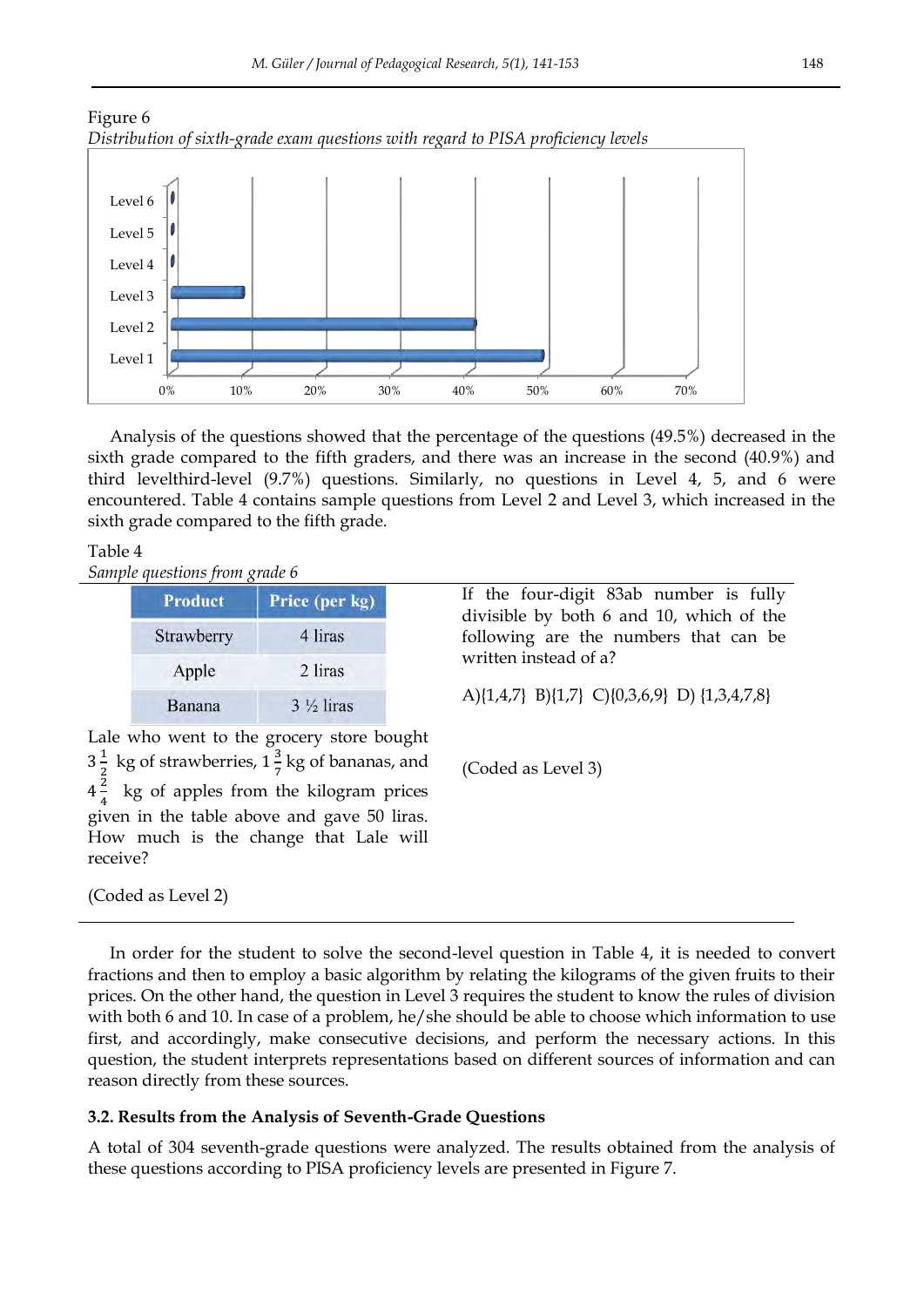



The analysis showed that the percentage of the first-level questions (43%) continued to decrease in the seventh grade compared to the fifth and sixth grades, and the increase in Level 2 passed to half of the total questions (52.4%). Interestingly, while there was a decrease in Level 3 questions (4.6%), no questions were found to be of higher levels than this grade level. Sample questions from the first and second levels in terms of constituting examples are presented in Table 5.

Table 5 *Sample questions from grade 7* 



If the area of the shape consisting of equivalent squares is 16 cm2, what is the

In the figure above, quadrilateral ABCD and quadrilateral EFGH are equilateral.

 $|AD| = |EH| = 3$  cm,  $|AB| = |EF| = 6$  cm,  $|DC| = 5$  cm are given. What is the length of |HG|?

(Coded as Level 1)

perimeter of the shape?

(Coded as Level 2)

As can be seen above, both of the questions are categorized as routine mathematical situations. While the answer to the first question is quite clear, the second question requires a few steps to be solved.

# **3.2. Results from the Analysis of Eighth-Grade Questions**

Finally, 379 questions posed for eight fraders were analyzed. The distribution chart according to the proficiency levels of the findings obtained from the analysis of these questions is presented in Figure 8.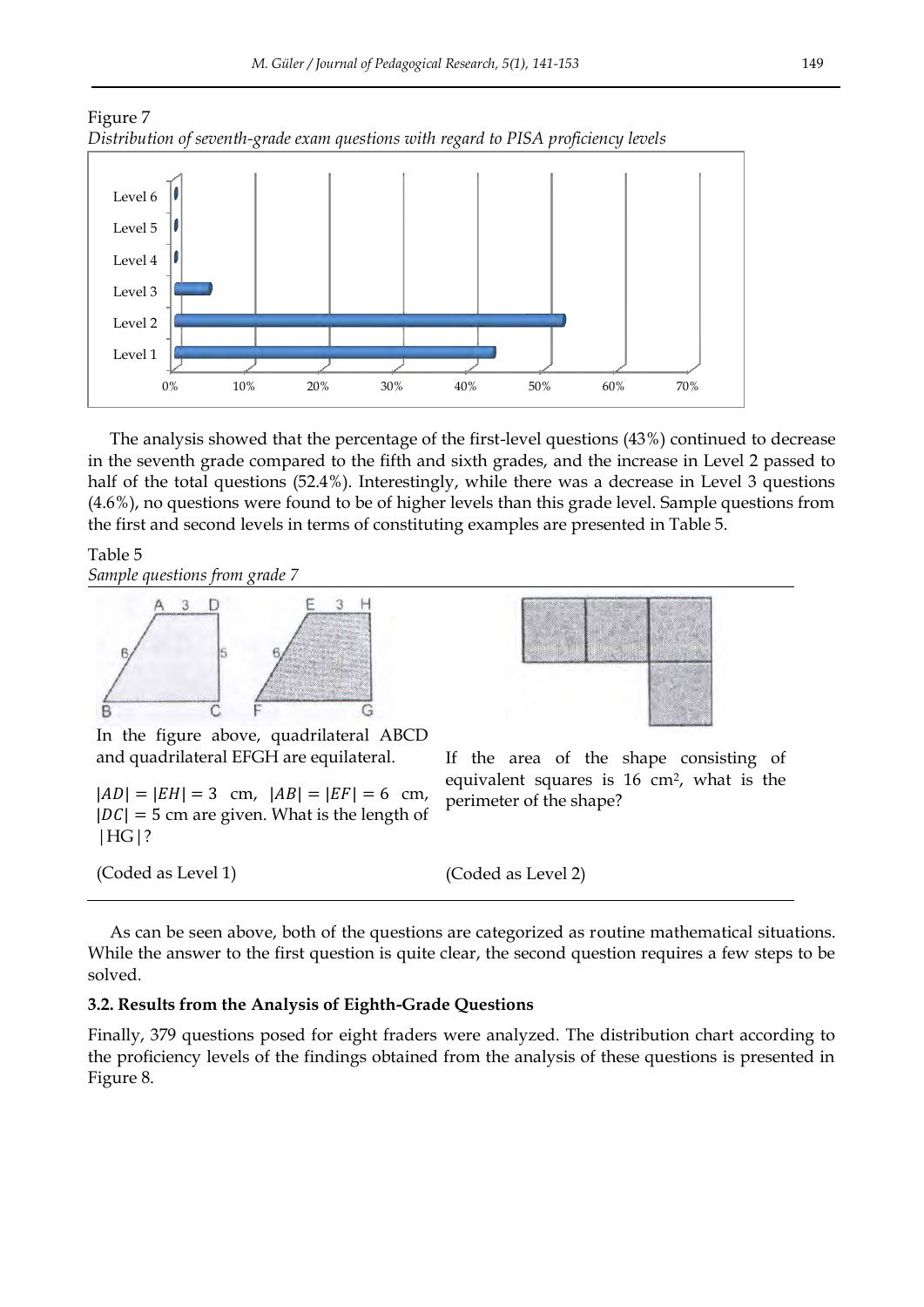



The analysis results of the questions of the eighth graders showed that Level 2 questions were predominant (53%) just like the seventh graders. Level 4 questions (3%) were encountered for the first time in the eighth grade. While similar to the other grade levels, Level 5 and Level 6 questions were not encountered. Sample questions from the first and second levels in terms of constituting examples are presented in Table 5. Examples of exam questions in Level 3 and Level 4 are presented in Table 6.

# Table 6 *Sample questions from grade 8*



What is the probability that Emre, who randomly enters and wanders through door A of a game maze like in the figure will exit from door E or C?

$$
A) \frac{1}{6} \quad B) \frac{3}{8} \quad C) \frac{1}{9} \quad D) \frac{1}{8}
$$

(Coded as Level 3)



The TL and SN lines given in the figure are the perpendicular bisectors of the sides [AB] and [AC], respectively. Given that  $|AL| = 9$ ,  $|AN| = 13$  and  $|LN| = 11$  units, find the length of |BC|.

| е, | A) 27              |
|----|--------------------|
|    | B) 33<br>$C$ ) 34  |
|    | D) 42              |
|    | (Coded as Level 4) |

When the question about Level 3 is examined, it can be observed that the question requires a strategy rather than a problem situation that the student can easily reach in a few steps. Level 4, on the other hand, includes a complex problem situation and shows a situation where students can reach a result by using multiple features of different types of triangles. Additionally, students who have reached the Level 4 can work effectively with explicit models as presented in Table 4 related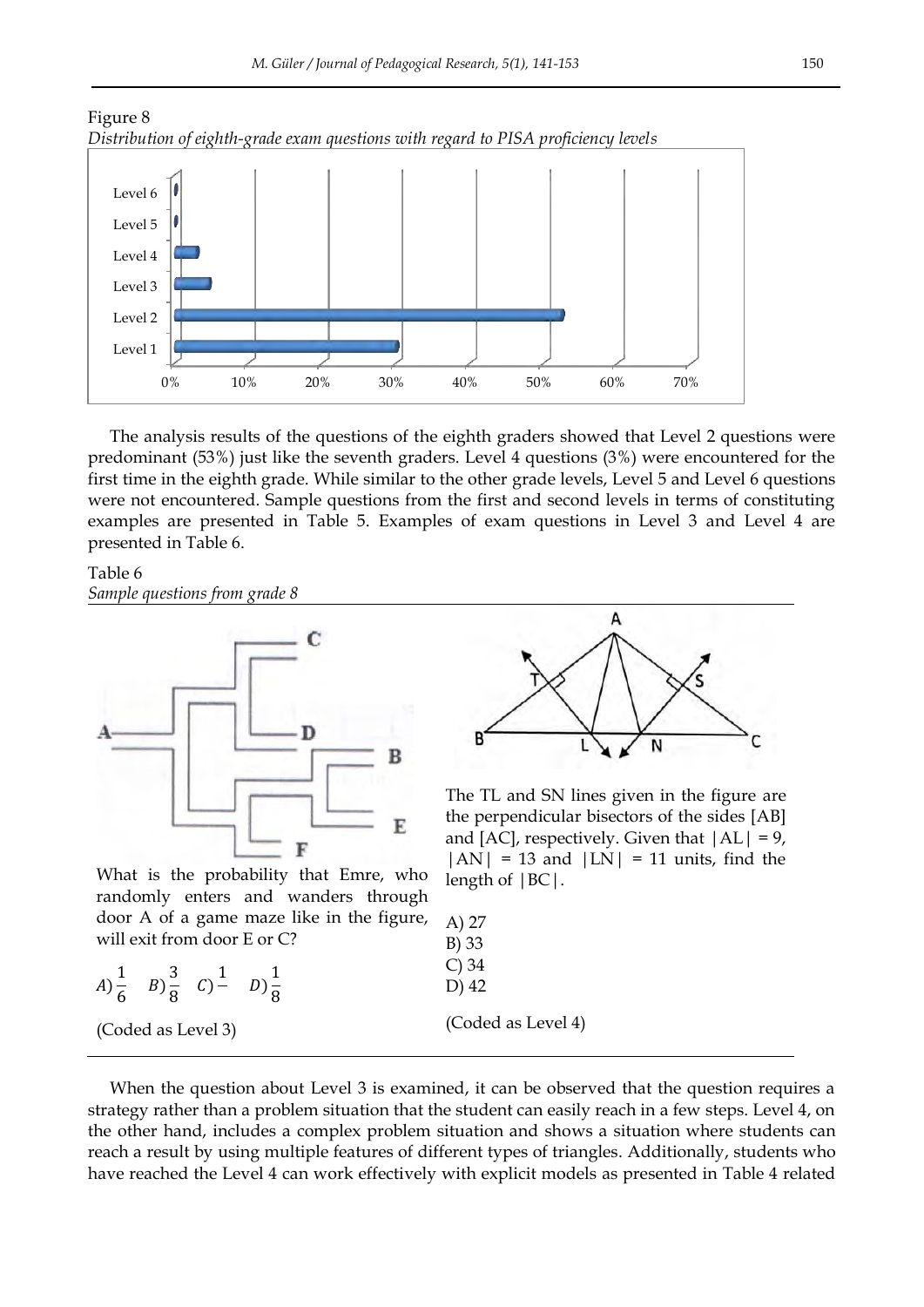to complex concrete situations that may have limitations and that may require the determination of assumptions.

## **4. Discussion and Conclusion**

This paper investigated the written exam questions used by mathematics teachers in terms of proficiency levels released by PISA framework. By examining the analysis in terms of question types, it was found that teachers mostly preferred open-ended and multiple-choice questions. Open-ended questions provide opportunities for students to reveal their mathematical thinking skills and creative thoughts while supporting their critical thinking and problem-solving process (Aziza, 2018; Kwon et al., 2006). Birgili (2014), who examined students' cognitive strategies and self-control skills in the context of PISA and TIMMS questions, also found that open-ended questions were more effective on both factors than other question types. In terms of grade levels, it was observed that the percentage of multiple-choice questions was higher in some classes. Multiple-choice questions are seen as a disadvantage as they do not provide an opportunity to analyze students' understandings in depth by their nature. However, it is also a fact that measuring instruments with multiple-choice exam affect the preferences of teachers (Çabakçor et al., 2014; Ulusoy & İncikabi, 2020).

Considering the characteristics of the question types, one can claim that open-ended questions can be directed to the students, where students can apply their mathematical knowledge, analyze them, and synthesize different types of information. However, the results obtained from this study revealed serious evidence that this potential is not used sufficiently. As a matter of fact, it was observed that none of the questions asked by teachers until the eighth grade were above Level 3. In other words, there were no questions in the last three levels to measure high-level cognitive skills; this shows similarities with some research results in the literature. For example, Bekdemir and Baş (2017), who examined 26 written papers of eighth-grade teachers, revealed that 72% of the questions used by teachers were directly aimed at measuring the operational knowledge. Considering the proficiency levels in PISA conceptual framework, the majority of Level 1 and/or Level 2 questions at all grade levels indicates that the questions measuring operational skills are also used by different samples with the same characteristics.

Turkey is a country that selects high school and undergraduate education students through national examinations, and the results of these examinations are often more important to settle in an educational institution. The evaluation of the effectiveness of teachers' teaching according to the results of central exams is a situation that is considered not only in Turkey but also in different countries (Wilson & Kenney 2003). It is frequently stated that teachers' teaching practices are affected by central exams (Danişman et al., 2020; Özer-Özkan & Acar-Güvendir, 2018). On the other hand, the fact that rather low-level skills are measured in national central exams, especially in the selection of students for high schools (Öztürk & Masal, 2020), may be a reason why teachers frequently prefer low-level questions in their classes.

The PISA exam, in which the theoretical framework of the present study was adopted, is being held since 2003 in a period of three years and was lastly carried out in 2018. This application is based on the preliminary report issued as a result of an increase in the points of Turkey in the last fifteen years and the highest PISA mathematics performance in 2018. Despite this, it was determined that although the difference between scores with OECD countries decreased, it remained below the OECD average in terms of mathematics performance (MoNE, 2019). Recent PISA results show that students' averages in terms of mathematics achievement are stuck between Level 2 and Level 3. From this point of view, it can be said that students also showed expected performances in the PISA exam in terms of the types of questions they encountered. In other words, if the hypothesis that teachers' questions are effective on students' studying habits (Robbins et al., 2002) and accordingly their mathematics performance is true, the results from the PISA exam should not be seen as a mere achievement of students because the students reflected the extent they received.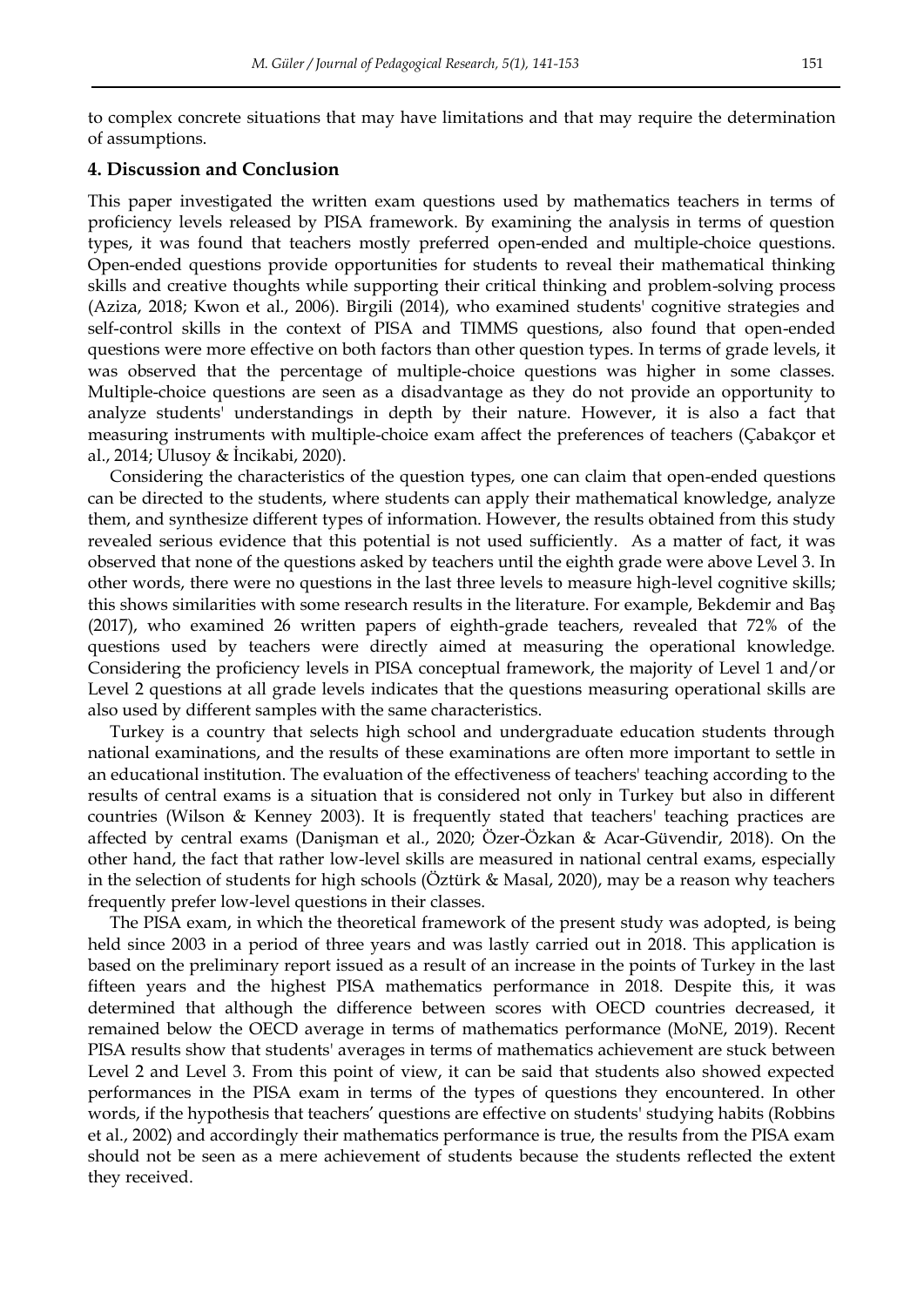Although the present study reveals important results in its context, some of its limitations need to be taken into account. The first of these limitations is that the research was carried out with teachers in a region of Turkey. For this reason, it is insufficient to reflect the situation throughout the country. Also, the current study is limited to the analysis of the questions collected in the 2015- 2016 academic year. Hence, it is recommended to conduct different studies to illustrate whether changes exist.

# **References**

- Anderson, L., & Krathwohl, D. R. (2001). *A taxonomy for learning, teaching, and assessing: A revision of Bloom's Taxonomy of Educational Objectives.* Longman.
- Aygün, B., Baran-Bulut, D., & İpek, A. S. (2016). The analysis of the primary school mathematics exam questions according to the math taxonomy. *Turkish Journal of Computer and Mathematics Education*, *7*(1), 62- 88.<http://doi.org/10.16949/turcomat.97548>
- Aziza, M. (2018). An analysis of a teacher's questioning related to students' responses and mathematical creativity in an elementary school in the UK. *International Electronic Journal of Elementary Education*, *10*(4), 475-487.<http://doi.org/10.26822/iejee.2018438138>
- Bekdemir, M. & Baş, F. (2017). Analysis of mathematics teachers' questions used in examinations in terms of conceptual and operational knowledge. *Ondokuz Mayıs Üniversitesi Eğitim Fakültesi Dergisi*, *36*(1), 95-113. <http://doi.org/10.7822/omuefd.327392>
- Birgili, B. (2014). *Open ended questions as an alternative to multiple choice: Dilemma in Turkish examination system*. [Unpublished master's thesis]. Middle East Technical University.
- Bowen, G. A. (2009). Document analysis as a qualitative research method. *Qualitative Research Journal, 9*(2), 27-40. <http://doi.org/10.3316/QRJ0902027>
- Çabakçor, B. Ö, Güler, M., Akşan, E., Gürsoy, K. & Güven, B. (2014, September). *TEOG matematik sorularının ilköğretim matematik öğretim programı ışığında değerlendirilmesi [Evaluation of TEOG mathematics questions in the light of elementary school mathematics curriculum].* Paper presented at 11th National Science and Mathematics Education Congress. Çukurova University, Adana.
- Danişman, Ş., Karadağ, E., & Kılıç, A. (2020). Examination of classroom teachers' beliefs about mathematics and teaching in terms of various variables. *Mediterranean Journal of Educational Research, 14*(33), 222-244.
- Kivunja, C. (2014). Do you want your students to be job-ready with 21st century skills? Change pedagogies: a pedagogical paradigm shift from Vygotskyian social constructivism to critical thinking, problem solving and siemens' digital connectivism. *International Journal of Higher Education*, *3*(3), 81-91. <https://doi.org/10.5430/ijhe.v3n3p81>
- Köğce, D., & Baki, A. (2009). A Comparision of high-school mathematics teachers' examination questions and mathematics questions in the university entrance exams according to Bloom's taxonomy. *Pamukkale University Journal of Faculty of Education, 26*, 70-80.
- Kwon, O. N., Park, J. H., & Park, J. S. (2006). Cultivating divergent thinking in mathematics through an open-ended approach. *Asia Pacific Education Review, 7*(1), 51-61.<https://doi.org/10.1007/BF03036784>
- Merriam, S. B. (1988). *Case study research in education: A qualitative approach.* Jossey-Bass.
- Miles, M. B., & Huberman, A. M. (1994). *Qualitative data analysis: An expanded sourcebook.* Sage.
- Ministry of National Education [MoNE] (2019). *PISA 2018 Türkiye Ön Raporu [Turkey PISA 2018 Preliminary Report]*. MEB.
- National Council of Teachers of Mathematics [NCTM]. (2014). *Principles to action: Ensuring mathematical success for all.* Author.
- Newton, P. E. (2007). Clarifying the purposes of educational assessment. *Assessment in Education: Principles, Policy and Practice, 14*(2), 149–170.<https://doi.org/10.1080/09695940701478321>
- Organisation for Economic Co-Operation and Development [OECD] (2003). *The PISA 2003 assessment framework – Mathematics, reading, science, and problem-solving knowledge and skills*. Author.
- Organization for Economic Cooperation and Development [OECD]. (2016). *PISA 2015 mathematics framework*. Author.
- Özer-Özkan, Y., & Acar-Güvendir, M. (2018). Development of the teacher's scale that measures the instructional and affective influences of the central examinations on the teachers, *Inonu University Journal of the Faculty of Education, 19*(3), 189-204[. http://doi.org/10.17679/inuefd.394383](http://doi.org/10.17679/inuefd.394383)